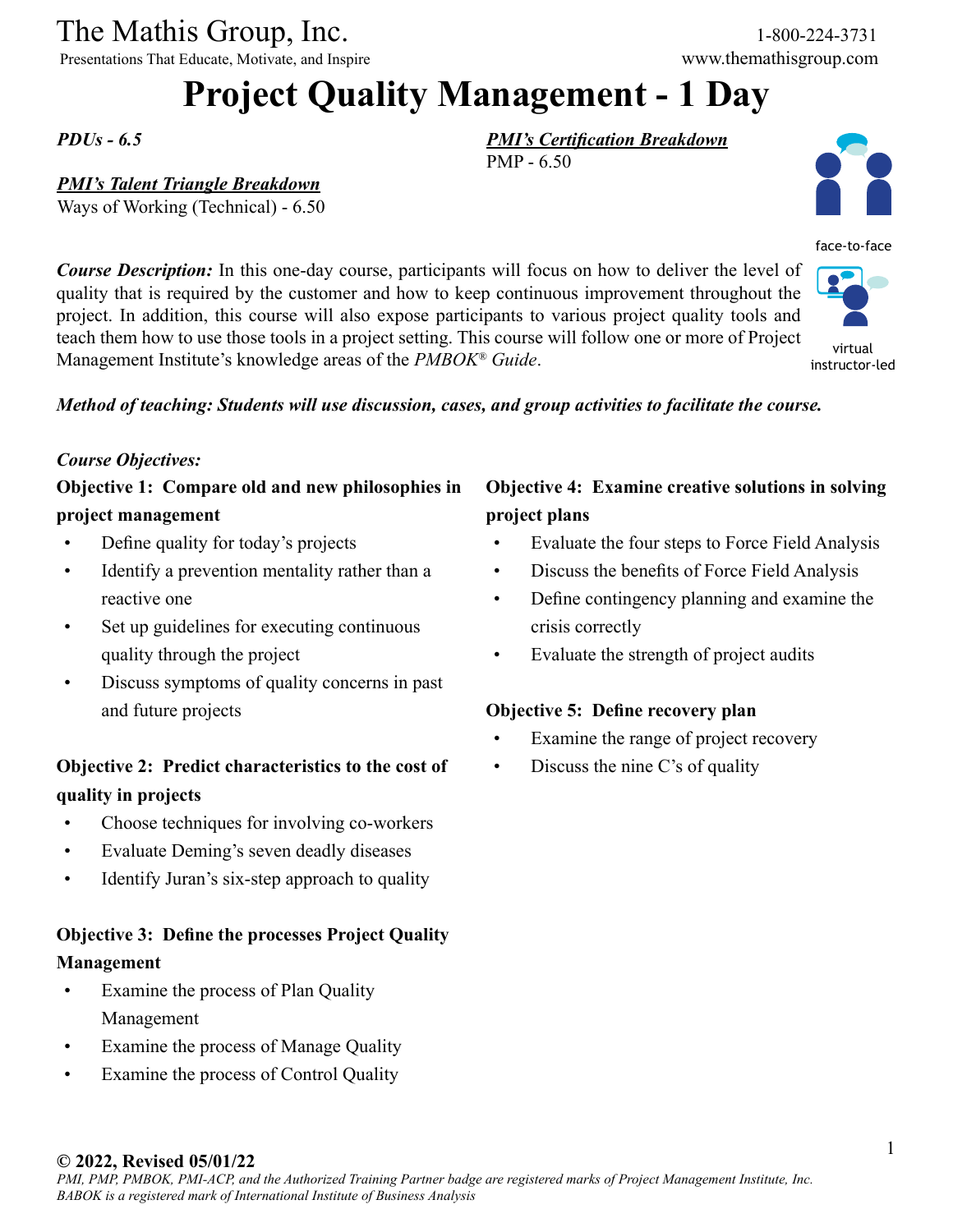# The Mathis Group, Inc. 1-800-224-3731<br>
Presentations That Educate, Motivate, and Inspire www.themathisgroup.com

Presentations That Educate, Motivate, and Inspire

## **Project Quality Management - 2 Day**

*PDUs - 13*

#### *PMI's Talent Triangle Breakdown*

Ways of Working (Technical) - 12.75 Power Skills (Leadership) - 0.25

#### *PMI's Certification Breakdown*

PMP - 13.00 PMI-ACP - 0.25 PMI-SP - 0.25 PMI-RMP - 0.25 PfMP - 0.25 PMI-PBA - 0.25





*Course Description:* In this two-day course, participants will focus on additional planning of the project while examining issues such as how to keep continuous improvement, symptoms of quality virtual<br>concerns, and how to maintain quality throughout the project. In addition, participants will study instructortechniques and theories taught by Drs. Deming and Juran as foundations for implementing new quality plans. Specifically, this course will focus on conducting risk analysis, problem solving, handling conflict, and maintaining quality throughout the entire project. This course will follow one or more of Project Management instructor-led

Institute's knowledge areas of the *PMBOK® Guide*.

#### *Method of teaching: Students will use discussion, cases, and group activities to facilitate the course.*

#### *Course Objectives:*

#### **Objective 1: Compare old and new philosophies in project management**

- Define quality for today's projects
- Identify a prevention mentality rather than a reactive one
- • Evaluate data that must be analyzed
- Set up guidelines for executing continuous quality through the project
- Examine continuous process improvement for project processes
- • List rules for continuous improvement
- Analyze where continuous improvement can help
- Discuss symptoms of quality concerns in past and future projects
- Design a continuous improvement for the project team's concern
- Judge ways to reduce resistance from organizational culture
- Compare roadblocks to continuous improvement and quality initiative

#### **Objective 2: Predict characteristics to the cost of quality in projects**

- Choose techniques for involving co-workers
- • Evaluate Deming's seven deadly diseases
- Identify Juran's six-step approach to quality

*(Continued on next page)*

#### **© 2022, Revised 05/01/22**